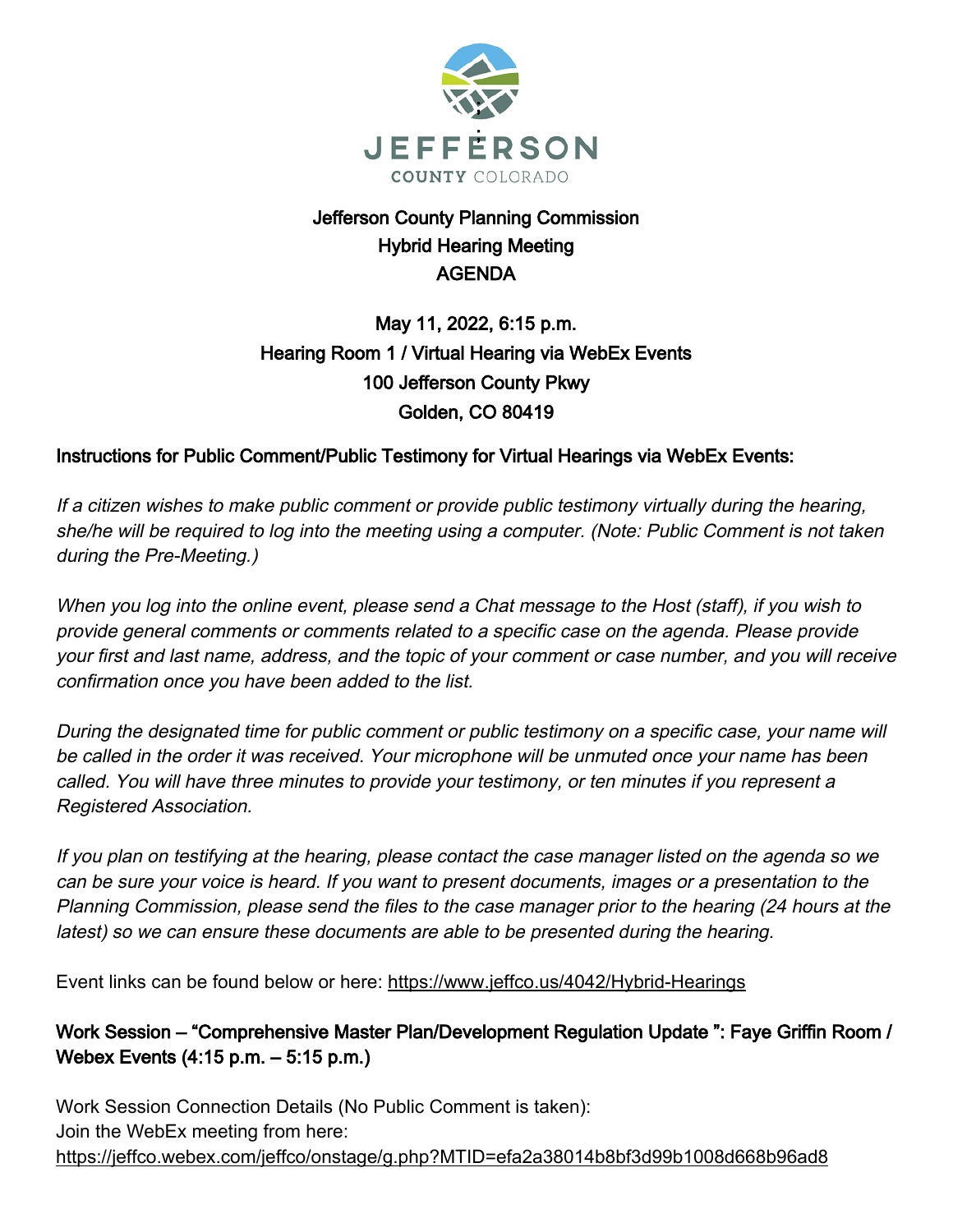Access Information Event Number: 2494 927 8209 Event Password: RBwzfJsj397 (This event does not require a password.)

Audio Connection 720-650-7664 Access Code: 2494 927 8209

### Pre-Meeting: Faye Griffin Room / Webex Events (5:15 p.m. – 5:45 p.m.)

Pre-Meeting Connection Details (No Public Comment is taken): Join the WebEx meeting from here: https://jeffco.webex.com/jeffco/onstage/g.php?MTID=e62eb8be3dbdee1cefe91ecac95cd0a76

Access Information Event Number: 2499 081 0777 Event Password: 7tUwmjZ3Gq5 (This event does not require a password.)

Audio Connection (720) 650-7664 Access Code: 2499 081 0777

#### Comments:

- 1. Director of Planning and Zoning
- 2. Planning Manager
- 3. Other Staff
- 4. Legal Counsel
- 5. Administrative Assistant
- 6. Planning Commission Members
- 7. Case Review
- 8. 21-104859AM Zoning Resolution Section 37 Floodplain Overlay District Hearing: Hearing Room 1 / Webex Events (Approximately 6:15 p.m.)

PC Hearing Connection Details: Join the WebEx meeting from here: https://jeffco.webex.com/jeffco/onstage/g.php?MTID=e6a1cd1626b959a26fd5164e43ac4e906

Access Information Event Number: 2487 409 4597 Event Password: GPa9Dscvr83 (This event does not require a password.)

Audio Connection